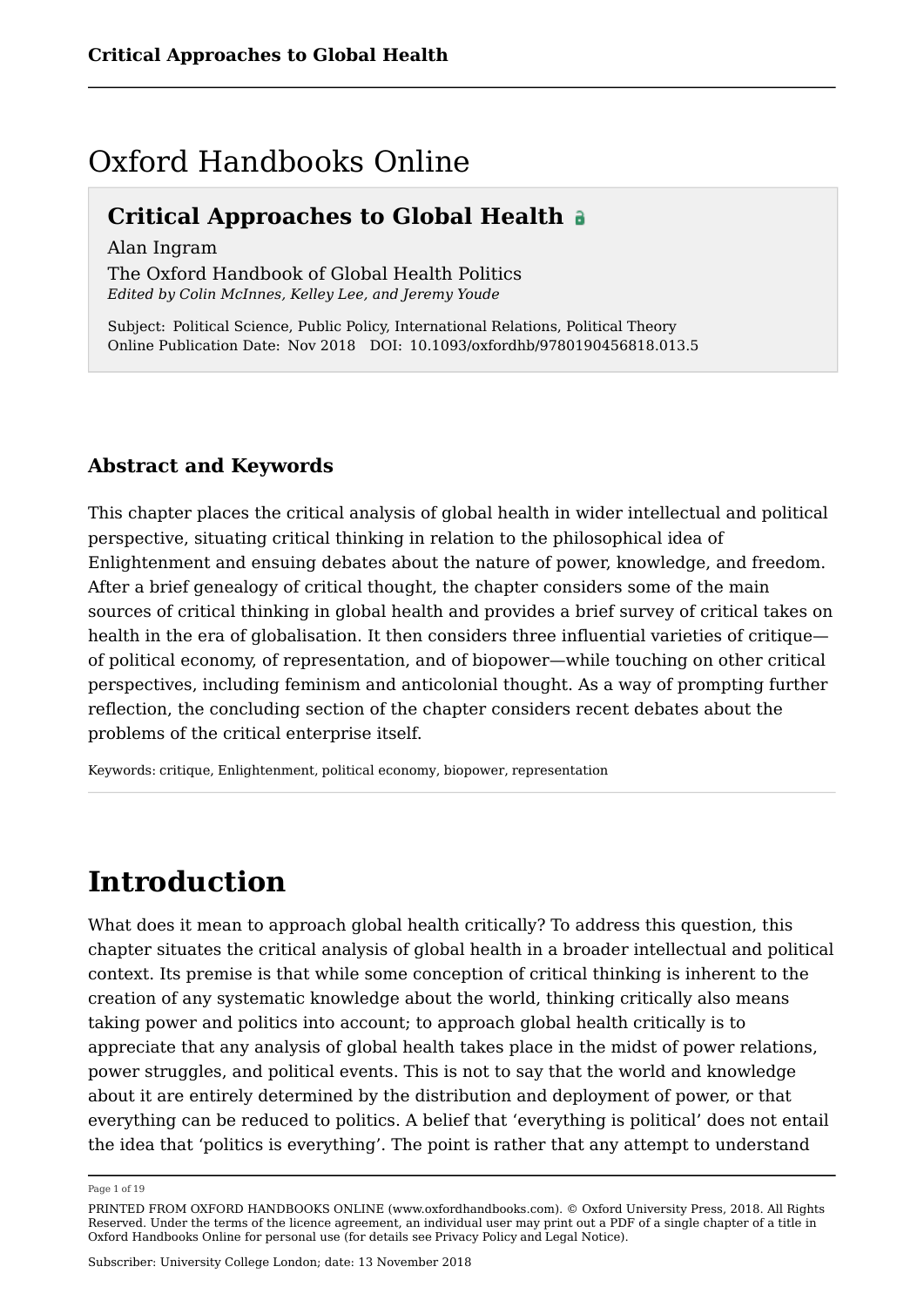the world (or more specifically, global health) without some awareness of how this enterprise is enabled, constrained, and oriented by power relations, power struggles, and political events will in some sense be uncritical and therefore lacking.

The chapter is itself critical in that it adopts a questioning approach towards the problem at hand and recognises that the question of what counts as a 'critical' approach to global health is contested and contestable. While recognising that some approaches have been influential and indeed formative for critical thinking on global health, it aims to prompt reflection about the meaning of criticality (or critique), as well as the possible stakes and pitfalls of being critical in particular ways. In pursuit of this goal, the chapter is organised in four main sections. The first section offers a brief genealogy of critical thinking in global health in relation to the European Enlightenment and critiques of it. The second section identifies three sources of critical thinking in global health. The third then considers in more detail some of the more influential critical approaches to global health, covering critiques of political economy, representation, and biopower. The fourth, concluding section offers some challenges for critical thinking in global health by considering debates on the fate of the critical enterprise itself.

# **A Brief Genealogy of Critical Thinking**

The global health field as it exists today can be thought of as having emerged in the wake of the Enlightenment, the intellectual movement that developed in Europe in the seventeenth and eighteenth centuries. In broad terms, this movement sought the progressive elimination of suffering, want, and oppression and the enhancement of freedom via the application of reason and rationality to human affairs. Global health can therefore be understood as a critical project to the extent that it embodies these ideals. However, while it might appear to be self-evidently progressive, the Enlightenment project has itself come to be viewed much more critically in light of its apparent implication in the horrors of colonialism, two world wars, and the Cold War. As many thinkers have observed, the pursuit of progress through reason is tangled up with the exercise of power, and, as discussed in this chapter, the ostensibly progressive intentions characteristic of the global health field have themselves been subject to critical appraisal.

The work of Immanuel Kant is fundamental to the Enlightenment understanding of critical thinking. As Kant wrote in a footnote in the preface to the first edition of the *Critique of Pure Reason* ([1781] 1933, 9, note a): 'Our age is, in especial degree, the age of criticism, and to criticism everything must submit. Religion through its sanctity, and law-giving through its majesty, may seek to exempt themselves from it. But then they awaken just suspicion, and cannot claim the sincere respect which reason accords only to that which has been able to sustain the test of free and open examination'.

Page 2 of 19

PRINTED FROM OXFORD HANDBOOKS ONLINE (www.oxfordhandbooks.com). © Oxford University Press, 2018. All Rights Reserved. Under the terms of the licence agreement, an individual user may print out a PDF of a single chapter of a title in Oxford Handbooks Online for personal use (for details see Privacy Policy and Legal Notice).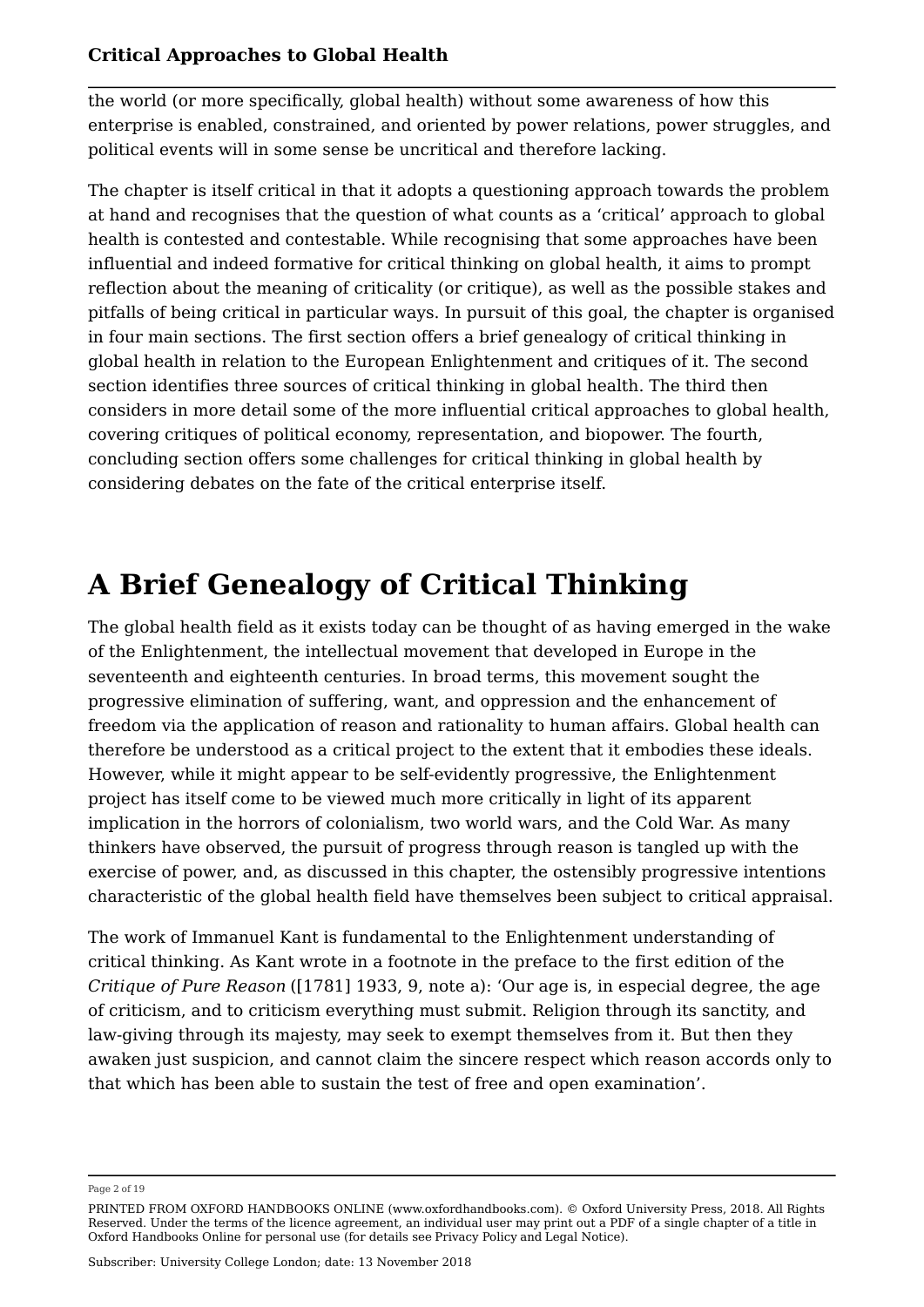For Kant, criticism meant subjecting matters to systematic questioning and reasoning in an open and public way; any authority that claims exemption from such scrutiny is thereby not worthy of 'sincere respect'. Critical thinking can thus be thought of as being fundamental to both modern scientific activity and modern ideas of rights, democracy, freedom, and the public sphere. In the essay *What Is Enlightenment*, Kant ([1784] 2009, 1) urged, '*Sapere aude!*': dare to know! Enlightenment is the emergence from dependence on authority, achieved through the exercise of systematic, rigorous, and reflective thought and inquiry.

Though such ideas might seem to be self-evidently progressive, the scope and implications of the Enlightenment have always been contested. While the import of Enlightenment ideals is ostensibly universal, many European thinkers held that freedom and equality could only be extended to sufficiently capable and responsible subjects, who were invariably understood to be property-owning men of Western European heritage. Liberal thinkers often thought that 'civilised' and 'uncivilised' populations would have to be governed in fundamentally different ways: while the civilised could exercise reason, freedom, and equality in a responsible way, paternalistic or harsh measures would always be required for others, whose best interests would be decided for them (Duffield 2007).

To what extent are the critical ideals of the Enlightenment universal, or universalisable, then? This is a significant question for a field that calls itself *global* health. For many anticolonial thinkers, the Enlightenment is fundamentally compromised by its historical association with European domination. For Frantz Fanon ([1963] 1991), a trained psychiatrist and theorist of anticolonial revolution, rationality was always on the side of the colonisers; by comparison the colonised would always be seen as fundamentally different and inferior. Feminist thinkers since Mary Wollstonecraft ([1792] 1992) have questioned the masculine bias of European critical thought, while socialist thinkers before Karl Marx and since have questioned whether true knowledge or freedom is possible within a capitalist system. At the same time, such critiques have often themselves been advanced via rational argument and debate and in the name of universal ideals (Israel 2001).

While framed by Enlightenment ideals, the global health field can be thought of more specifically as having inherited what anthropologist Tanya Murray Li (2007) has called the 'will to improve'. As Li argues, 'improvement' has frequently, if not invariably, meant actions taken by some people to ameliorate the lot of others, a process that involves values (which may not be shared) and which is necessarily relational (because it implies distinct roles of knowers and known, improvers and improved). Improvement is thus fraught with issues of control: Who sets the agenda and who is in charge of implementation? The relational dynamic between improvers and those-to-be-improved, Li suggests, began in the colonial era but endures in contemporary development and humanitarianism and is liable to affect any project, regardless of the intentions of the improvers. No matter how benevolent these might be, Li argues, problems arise when improvement is led by outsiders. The idea that such problems can be avoided via

Page 3 of 19

PRINTED FROM OXFORD HANDBOOKS ONLINE (www.oxfordhandbooks.com). © Oxford University Press, 2018. All Rights Reserved. Under the terms of the licence agreement, an individual user may print out a PDF of a single chapter of a title in Oxford Handbooks Online for personal use (for details see Privacy Policy and Legal Notice).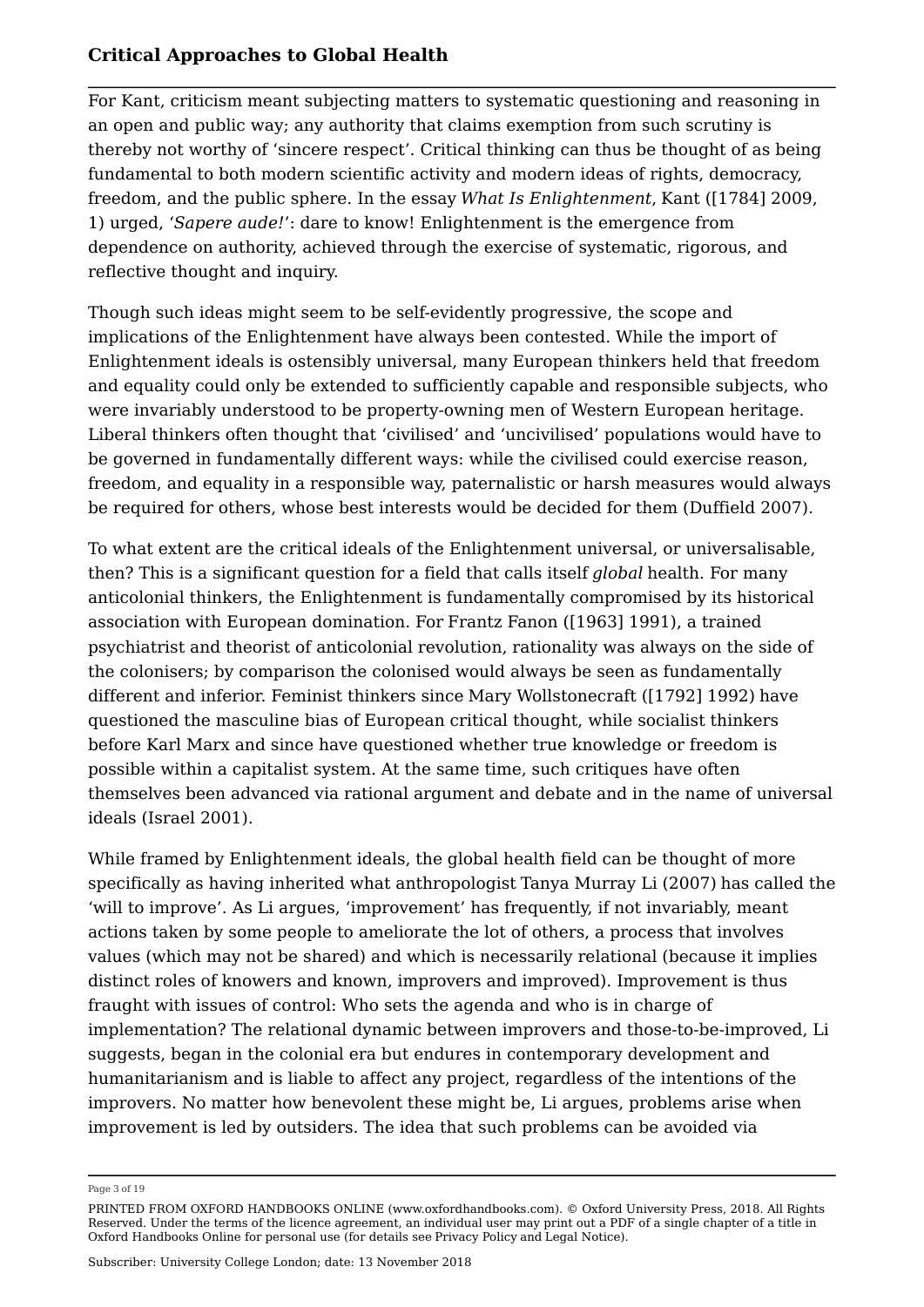participation and partnership has itself been subject to critical appraisal: How meaningful can such processes be across huge gaps in wealth, knowledge and power (Cooke and Kothari 2001)?

If today's ideas of improvement are descended from the colonial period, they were reshaped during the Cold War and decolonisation. While the Western and Soviet blocs advanced distinct models of health and development based on their respective systems and ideologies, the non-aligned movement tried to develop alternative paths. Ensuing struggles affected the workings of the World Health Organization (WHO) and other United Nations (UN) bodies and pervaded health policy debates, for example that surrounding the primary healthcare movement that was launched at a meeting in Alma-Ata in the Soviet republic of Kazakhstan in 1977 (Lee 2009). Consider also the efforts by the post-revolutionary Cuban state to project its influence by exporting doctors and nurses as well as soldiers across the 'Third World' (Kirk 2015). Western states likewise often saw the provision of healthcare as a way of projecting influence and developing political relationships in an ostensibly non-political way.

The project of improvement also flourished within individual nation-states, especially in the political context of decolonisation following the end of World War II. Competing national projects across 'first', 'second', and 'third' worlds sought to link health programmes with competing ideas of identity, progress, and modernity, which were sometimes also associated with regional identities like pan-Africanism, pan-Arabism, and pan-Americanism. Ideas of national and regional identity combined with distinct ideas of gender and household structure: to be a healthy citizen of a nation invariably meant contributing to its growth, development, and flourishing in particular ways, for example by giving birth to a certain number of children and raising them in line with ideas of the public good. Ideas about health were therefore fundamental to ideologies of development, and the extent of a country's success in, for example, vaccination programmes, extending public infrastructure, or improving nutrition and education came to be seen as indicators of political success.

Today's global health field has emerged in large part out of the crisis of these models of health, development, and progress, and amidst the growing influence of 'neo-liberal' ideas and policies, according to which state and society ought to be re-engineered in terms of private economic interests (Harvey 2005). Emerging during the 1970s, these ideas have increasingly affected health and health policy around the world. In 1982 interest rate increases by banks based in the global North triggered debt crises across many countries that had borrowed to finance development in the 1960s and 1970s. In return for bailing them out, the International Monetary Fund (IMF) and World Bank, backed by governments in the global North, sought to shrink the public sector and expand the private.

Public health services were defunded; across much of sub-Saharan Africa, Latin America, and South Asia, and with increasing speed across post-communist countries after 1989, many standard indicators of health and development went into reverse. 'Old' diseases like

Page 4 of 19

PRINTED FROM OXFORD HANDBOOKS ONLINE (www.oxfordhandbooks.com). © Oxford University Press, 2018. All Rights Reserved. Under the terms of the licence agreement, an individual user may print out a PDF of a single chapter of a title in Oxford Handbooks Online for personal use (for details see Privacy Policy and Legal Notice).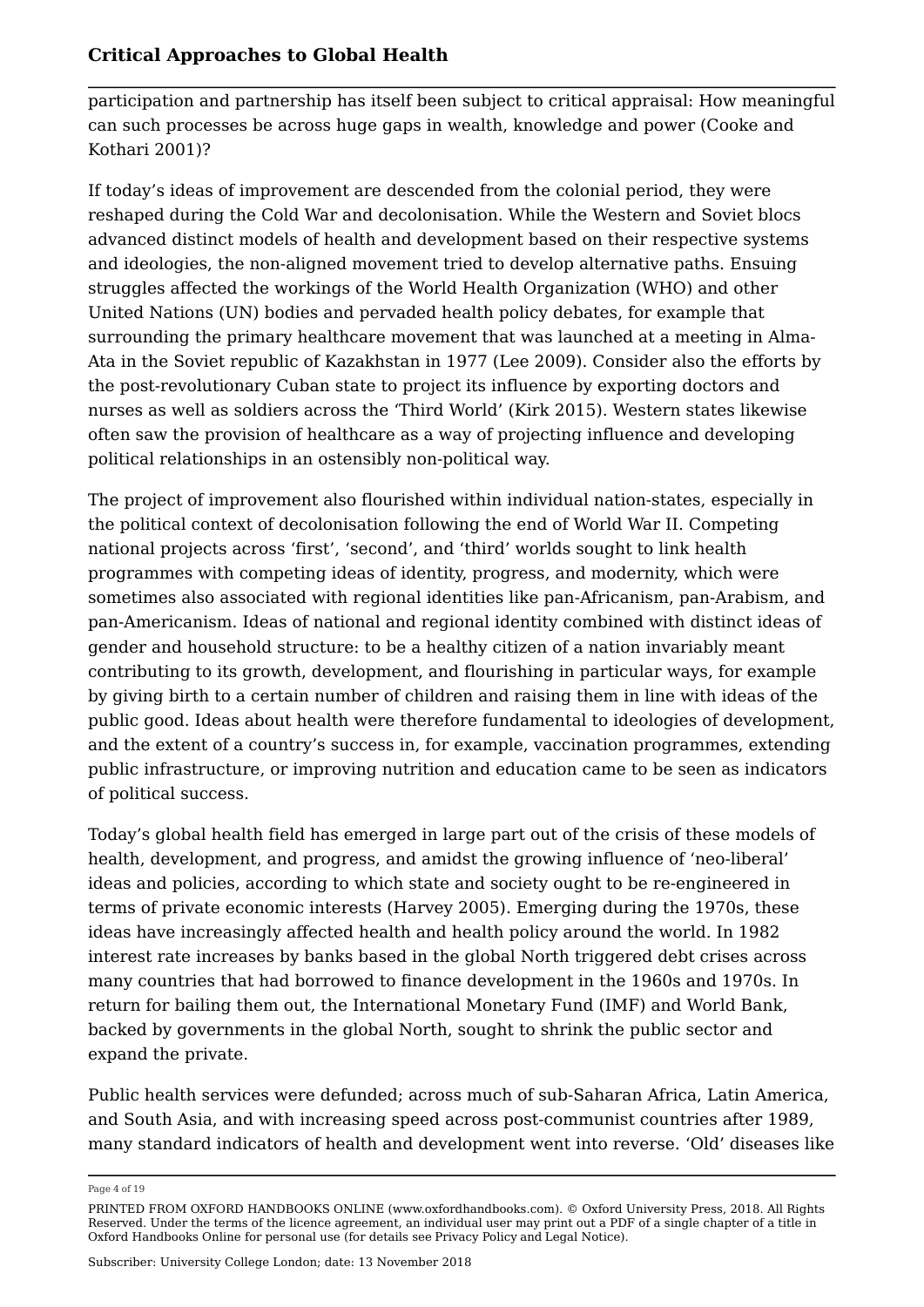cholera, malaria, and tuberculosis made a comeback, and 'new' diseases, most notably HIV, emerged, in a world that was becoming ever more connected. The models credited with producing health and wealth for some seemed to entail the opposite for others.

In this context, the idea that health had to be understood in 'global' rather than 'international' terms began to gain ground among policy communities as well as academics (Brown, Cueto, and Fee 2006). Influential here was the work of journalist Laurie Garrett (1995, 2000), who diagnosed the global health problems of the 1990s primarily in terms of a lack of political awareness and responsibility. Focusing on the problem of emerging infectious diseases, she argued that governments and political leaders had largely failed to give health issues adequate priority and had failed in their duty to ensure the provision of adequate health infrastructures and services. In light of globalisation, policymakers had to give new priority to health and ought to consider it a security issue alongside defence and strategic policy. Though telling, Garrett's account remained rather circumscribed in terms of its analysis of power and politics. A contrast can be drawn with the work of anthropologist and physician Paul Farmer (1999, 2003), which illustrates more fully what critical thinking in global health has come to mean. For Farmer, the policy shifts of the 1980s and 1990s emerged from, and served to exacerbate, long-term, deep-seated patterns of racial oppression, political disempowerment, and economic disenfranchisement. Here Farmer's work is exemplary in challenging narrow framings of global health problems and advancing fundamental criticism of the social, economic, cultural, and political relationships in the midst of which they emerge.

Page 5 of 19

PRINTED FROM OXFORD HANDBOOKS ONLINE (www.oxfordhandbooks.com). © Oxford University Press, 2018. All Rights Reserved. Under the terms of the licence agreement, an individual user may print out a PDF of a single chapter of a title in Oxford Handbooks Online for personal use (for details see Privacy Policy and Legal Notice).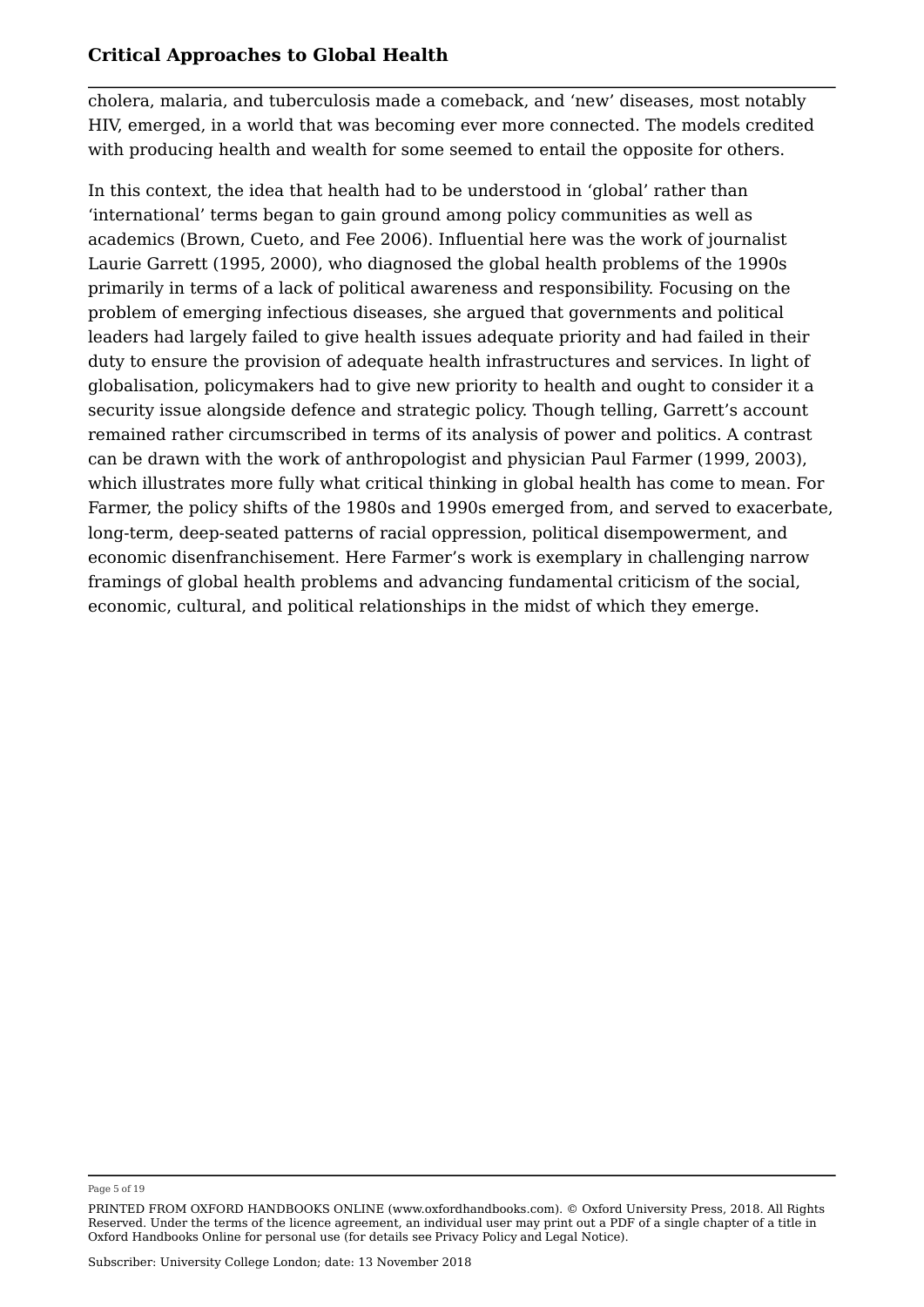## **Critical Thinking in Global Health**

Where does the impetus for critical thinking in global health come from? On one level we can again refer to Enlightenment ideals of improvement, freedom, and justice. But we can also think a bit more deeply about how critical thought emerges out of epidemiological events and the expertise they engender, out of distinct epistemic or research communities, and out of social and political struggles.

First, critical thinking is occasioned by the attempt to make sense of disruptive epidemiological events. Historians and philosophers (e.g., Latour 1988; Foucault 2007) have considered the processes whereby, in the modern period, epidemics have driven innovation and experimentation in economic and political thought as well as medicine and public health. An important example of this in recent history is the way in which HIV epidemics around the world gave rise to new fields of scientific inquiry and debate, beginning with the race to characterise HIV and to develop new treatments and interventions, a process that has carried with it profound social, cultural, and political implications and ramifications (Piot 2015). Research into pandemic influenza has similarly given rise to wide-ranging and hotly contested debates about appropriate surveillance and response mechanisms and over vaccines and antiviral medications should be developed and distributed (Fidler 2010). As these examples indicate, the social, cultural, and political reception of an epidemiological event as an event is shaped by contending forms of expert knowledge, which can transform the ways in which something is understood as being a health problem and an epidemic in need of response. A particularly clear example of this is the way in which tobacco came to be framed as a public health issue, a process that involved a wholesale redefinition of smoking as a problem and tobacco companies and governments as responsible actors (Collin, Lee, and Bissell 2002). Events are thus not entirely straightforward: our sense of events as events depends to some extent on the forms of knowledge and expertise that frame them.

Second, critical approaches to global health have emerged in particular epistemic communities—that is, within specific networks of research, critique, and debate that have tended to construct knowledge in particular ways. The disciplinary tradition of anthropology, for example, tends to emphasise the importance of everyday, non-elite knowledge, whereas the field of international relations has traditionally focused on how actions and agendas on a global scale are shaped by states and other institutions. Much knowledge is generated within, or in close proximity to, policymaking bodies, such as research by the World Bank that helped to redefine tobacco as an economic as well as health problem (World Bank 1999; Shibuya et al. 2003), but sometimes thinking is more closely connected with social movements, such as the access to medicines (ATM) movement (Smith and Siplon 2006). Some strands of research are more heuristic and others more theoretical; some are more applied and others more reflective. The body of critical thinking on global health also to some extent reflects the geography of knowledge production more generally, in often being centred around global North languages,

Page 6 of 19

PRINTED FROM OXFORD HANDBOOKS ONLINE (www.oxfordhandbooks.com). © Oxford University Press, 2018. All Rights Reserved. Under the terms of the licence agreement, an individual user may print out a PDF of a single chapter of a title in Oxford Handbooks Online for personal use (for details see Privacy Policy and Legal Notice).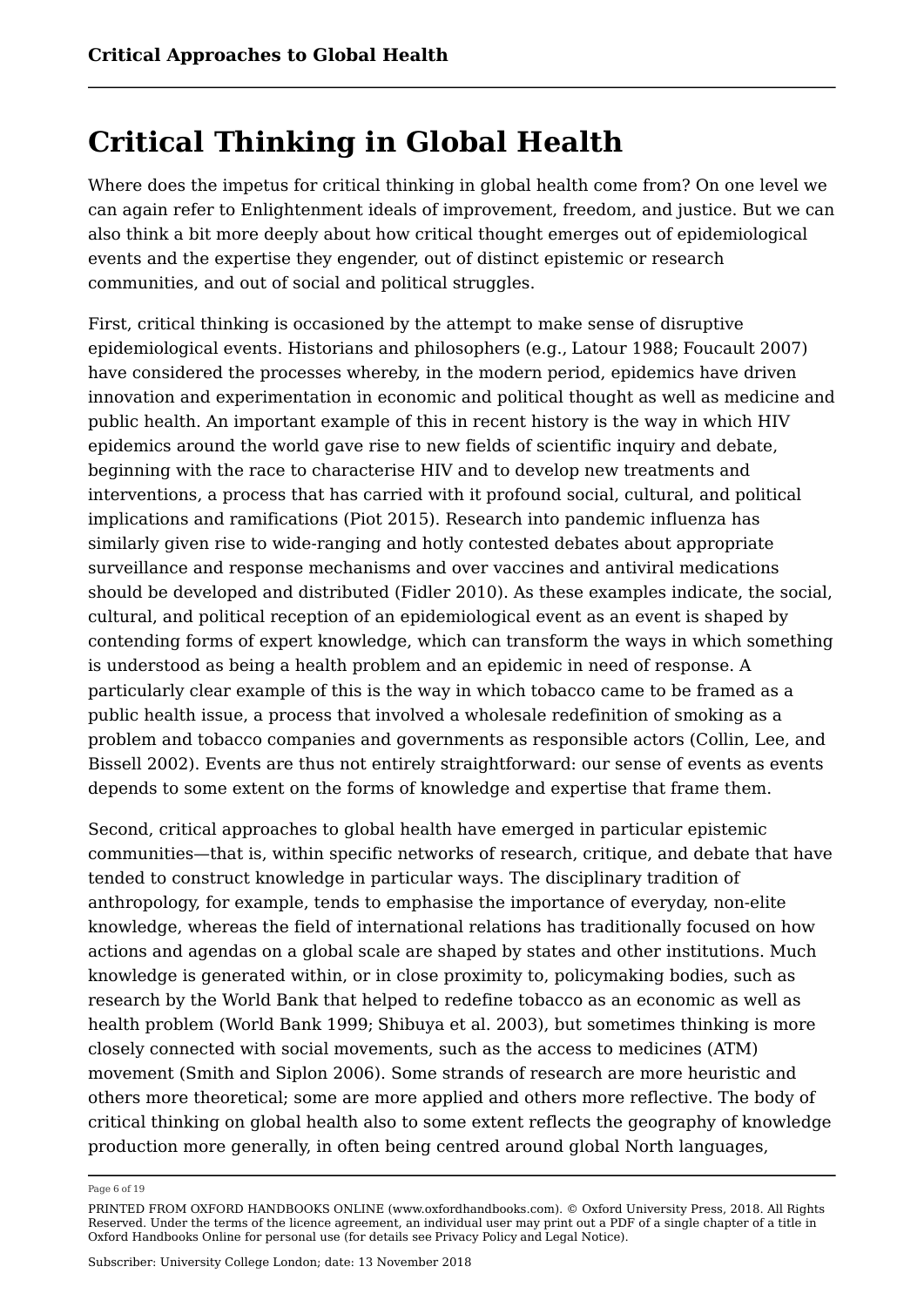theories, and institutions. However, none of these communities is entirely hermetic, and the formation of coalitions across epistemic communities, as in the case of the antitobacco movement and AIDS activism, can itself be understood as a source of new critical perspectives that can influence global health thinking, policy, and practice.

Third, some of the main critical approaches that have been brought to bear on global health have been forged in the context of broader social and political struggles, while struggles over global health have themselves also engendered new thinking. As we have seen, the critical philosophy of the Enlightenment emerged in part as a struggle against religious and monarchical authority; similarly, critical theories of economics were shaped by the struggles of working people, feminist theories emerged from struggles against patriarchy, and critical theories of race came from anti-racist struggles. One locus of particular importance for the social sciences and humanities in the global North has been the intense intellectual, social, cultural, and political ferment of the late 1960s and early 1970s, which saw the emergence of 'new' social movements associated with identity, gender, sexuality, human rights, and the environment, as well as the rethinking of 'old' movements centred on critiques of capitalism, colonialism, and militarism. This period also saw significant shifts in the theory and practice of development and humanitarianism, while the debt and financial crises of the 1980s and 1990s and struggles over the AIDS crisis each produced distinct episodes of concentrated critical thought. Critical approaches to global health are not purely theoretical exercises, then, but emerge out of messy collisions among epidemiological events, scientific debates, and broader social and political struggles, which their proponents are in turn often attempting to influence.

# **Varieties of Critique**

Page 7 of 19

PRINTED FROM OXFORD HANDBOOKS ONLINE (www.oxfordhandbooks.com). © Oxford University Press, 2018. All Rights Reserved. Under the terms of the licence agreement, an individual user may print out a PDF of a single chapter of a title in Oxford Handbooks Online for personal use (for details see Privacy Policy and Legal Notice).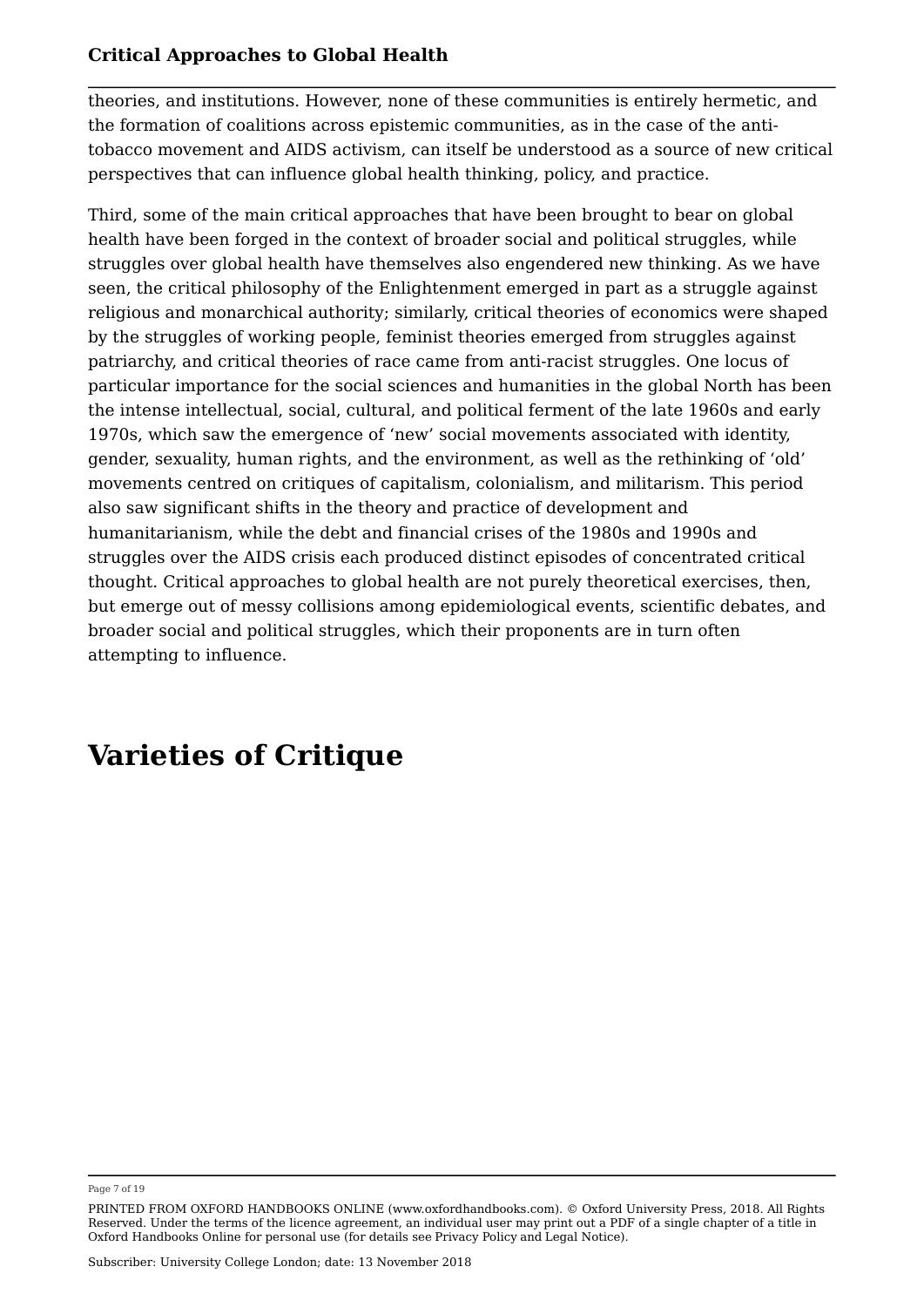It is further possible to disentangle different varieties of critique in global health. At one level we can identify critique as an inherent facet of intellectual inquiry, in that it means subjecting any account of the world to systematic questioning and scrutiny. Many studies use analytical tools to scrutinise how power, politics, and policy affect both health outcomes worldwide and the institutional field of global health governance. One influential reference point has been the 'health policy triangle' advanced by Gill Walt and Lucy Gilson (1994), which enables analysts to unpack instances of health policymaking in terms of the contexts, actors, and processes at work, then to identify different kinds of power that may be in play in a given situation (Gilson et al. 2008). Such heuristic (or descriptive-interpretive) approaches are useful in that they can quickly enable people to begin thinking about power and influence in global health, while indicating where further investigation might be useful.

A further example of systematic, questioning analysis is the work of David Fidler (e.g., 2008, 2010) on the politics of epidemics, global health diplomacy, and global health security. Fidler's work shows how, despite attempts to build global health surveillance and response systems to deal with emerging infectious diseases since the 1990s, the politics of epidemic response has still been strongly driven by how the more powerful states in the global North define and pursue their national security interests. In the midst of the H1N1 pandemic of 2009, the richer and more powerful states, prioritising the protection of their own populations, were able to effectively monopolise the antiviral drug and vaccine supply until concerns about the event had abated (Fidler 2010). By putting together a timeline of the event, Fidler questions and qualifies statements by states to the effect that they were committed to global cooperation and sharing of resources, in effect holding them to public account. In conceptual terms this work implicitly brings a 'realist' approach to bear on the international politics of health, whereby the workings of global health are shown to be primarily still driven at the state level, by material interests and by concerns about exercising sovereignty, or ultimate decision-making, in a given situation. This analysis suggests that revision is needed of earlier views of global health as having made the transition to a new, more enlightened form of governance appropriate to the global era. Fidler's work thus points to the limits of progress and to how deeply rooted political factors continue to influence what is possible in global health.

We can also identify more self-consciously critical varieties of thought, such as 'Critical Theory'. This term properly refers to a specific form of analysis developed by the influential post-war 'Frankfurt School' of social analysis but is also often employed (without the capital letters) to include theories claiming allegiance with social movements seeking emancipation or freedom from domination. The Frankfurt School developed a form of Marxist analysis that was critical of capitalism but also of the state communism maintained by the Soviet Union and its allies, and further embodied a critical stance towards the Enlightenment itself. Its leading theorists, Theodor Adorno and Max Horkheimer ([1947] 1997), argued that the Enlightenment had to be rethought in quite fundamental ways after World War II and the Holocaust, but also in light of what they saw as the banality of Western culture and institutional life. As they saw it, the progressive rationalisation of human affairs according to science and reason necessarily resulted in

Page 8 of 19

PRINTED FROM OXFORD HANDBOOKS ONLINE (www.oxfordhandbooks.com). © Oxford University Press, 2018. All Rights Reserved. Under the terms of the licence agreement, an individual user may print out a PDF of a single chapter of a title in Oxford Handbooks Online for personal use (for details see Privacy Policy and Legal Notice).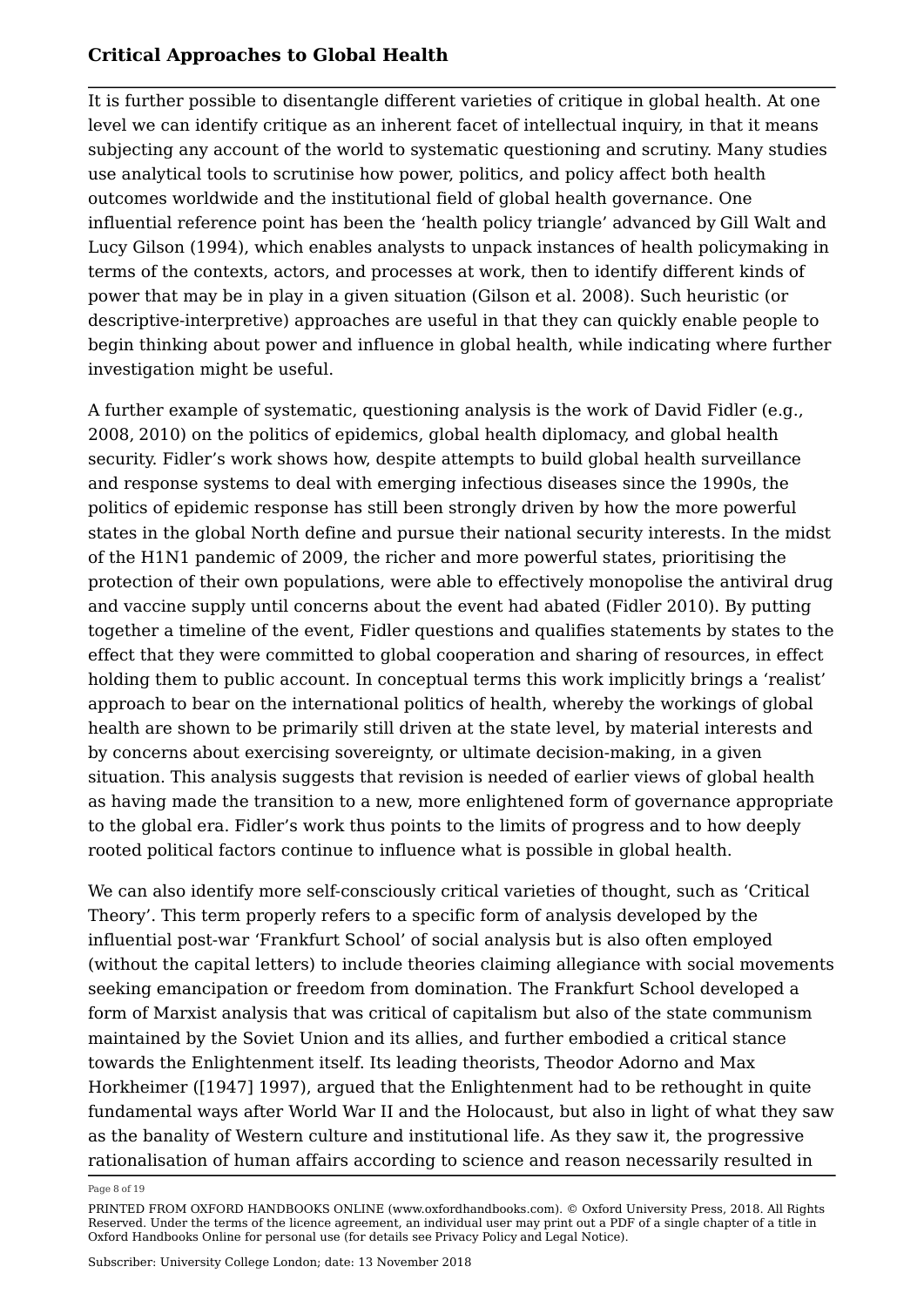disenchantment and barbarism. These downsides were not external to Enlightenment rationality but were produced by it, as they thought, 'dialectically'. Ideas and ideologies of freedom, progress, and improvement could not therefore be taken at face value and had to be subject to continual critical scrutiny. Critical theory has played a significant role in global health debates since the 1990s, and in the following I trace its influence as well as ensuing debates and developments in three stages.

## **The Critique of Political Economy**

During the 1980s and 1990s neo-liberal theorists tended to promise and predict that their version of globalisation would spread prosperity, reduce conflict, and enhance health, while any downsides would be due to faulty or partial implementation rather than the theories themselves (for an expression of this see Feachem 2001). By contrast, more critical analyses insisted that these downsides were indeed inherent to 'neoliberalisation' (Navarro 2007). A central task of critical analysis here has been to expose what is held to be the ideological (i.e., false and biased) nature of dominant ideas.

The thought of the Italian communist Antonio Gramsci has been influential in this regard. Gramsci (1971) analysed the political situation of early twentieth-century Italy and came to the conclusion that part of the reason that communist revolutions had not been successful was that certain sectors of society that might have been expected to rally to the communist cause had embraced ideas that ultimately served the capitalist class. Dominant sectors of society had insulated themselves politically by propagating capitalfriendly ideas throughout society, in culture as well as in politics and economics, endowing an unequal society with undeserved legitimacy. The continuation of capitalism was thus secured not just by coercion but also by the production of consent. This could be achieved by establishing certain patterns of thought as unquestionable 'common sense'. The struggle for a better society would accordingly include the attempt to shift common sense to a position friendly towards what was held to be genuine social progress. The battle of ideas was as important as practical organisation, and if revolution was not possible, it was still important to fight to establish an understanding of the situation that was correct from a critical point of view. This would enhance the prospects for revolutionary change should the political situation shift.

This background enables us to understand why many critical theorists considered neoliberal ideas of globalisation to have become 'hegemonic'—that is, to have achieved the status of 'common sense', from which all (or most) would benefit and only the deluded or deficient would dissent. A large part of critical global health analysis during the 1990s and since (e.g., Thomas and Weber 2004; Navarro 2007) has accordingly been concerned to expose and challenge these ideas by showing how neo-liberal policies have been implicated in health crises and how this has stemmed from the dominant role played by the IMF, World Bank, and World Trade Organization (WTO) in global health policy. Much critical global health analysis has therefore been engaged in what Marx (1859) called the 'critique of political economy', of dominant ideas of politics and economics. Some analysts

Page 9 of 19

PRINTED FROM OXFORD HANDBOOKS ONLINE (www.oxfordhandbooks.com). © Oxford University Press, 2018. All Rights Reserved. Under the terms of the licence agreement, an individual user may print out a PDF of a single chapter of a title in Oxford Handbooks Online for personal use (for details see Privacy Policy and Legal Notice).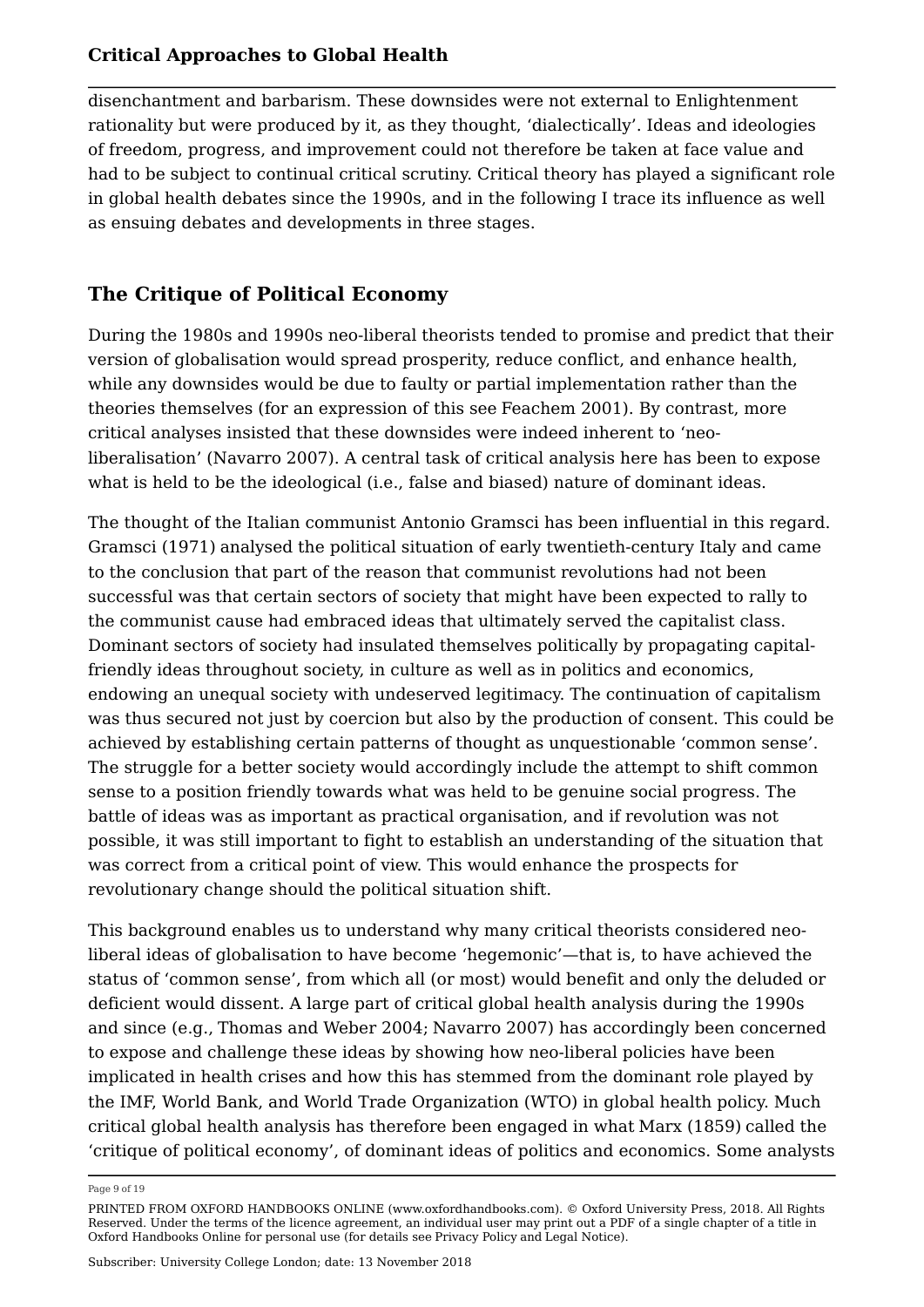have further linked this critique with others, for example, linking feminist and politicaleconomic critiques of international responses to HIV/AIDS (O'Manique 2005) or interpreting new epidemic alert and response systems as in some sense neocolonial, to the extent that they involve the projection of ideas and technologies developed in the global North into other areas of the world (Weir and Mykhalovskiy 2007). Such critiques promote ideas of emancipation from domination and typically call for more democratic structures and processes within global politics.

If Critical Theory approaches to global health gained ground amidst the struggles of the 1990s, the theoretical landscape has to some extent shifted since then in tandem with changes in the global health field. Around the year 2000, a combination of social movement mobilisations, critical academic analysis, and scientific and political alarm contributed to major shifts in global health governance. Donor states began to pledge increasing amounts of overseas development aid (ODA) for health (albeit targeted towards a highly selective range of problems). After having been largely sidelined in the 1980s, WHO assumed a more active and political role in global health policy debates under Gro Harlem Brundtland. A broader range of corporate and civil society actors began to get involved in global health, often but not exclusively around the response to HIV/AIDS. And new institutional forms, such as the Global Fund to Fight HIV/AIDS, Tuberculosis and Malaria (the Global Fund), were created. Such 'global health partnerships' typically assembled some mix of government, corporate, civil society, and academic actors to work together in new ways to find solutions to global health problems. Global health problems were being addressed, or 'governed', in apparently novel ways.

The implications of these developments have been the subject of extensive critical debate. On the one hand, for example, new philanthropic initiatives seemed to offset the case made during the 1990s that the rich and powerful had abandoned responsibility for those less fortunate. But while some new money has been allocated to global health and development, and a degree of progress has been achieved in certain areas such as the responses to HIV and malaria, the kinds of global health interventions that have emerged since 2000 carry ambiguous implications. In terms of critical theory, the key question is whether these new developments represent a radical transformation of global health or incremental (or even possibly counterproductive) reform.

## **Debating Product (RED)**

Many of the issues surrounding the new global health initiatives that emerged during the 2000s were crystallised in a debate concerning the implications of the (RED) project, an initiative led by celebrities and large corporations to generate revenue for the Global Fund, a new but controversial funding mechanism created in 2001. (RED) has contributed hundreds of millions of dollars to the Global Fund, but this is only a small percentage of its multi-billion-dollar programme, which is largely funded by governments, and which is in turn only a percentage of what is needed to address HIV in full.

Page 10 of 19

PRINTED FROM OXFORD HANDBOOKS ONLINE (www.oxfordhandbooks.com). © Oxford University Press, 2018. All Rights Reserved. Under the terms of the licence agreement, an individual user may print out a PDF of a single chapter of a title in Oxford Handbooks Online for personal use (for details see Privacy Policy and Legal Notice).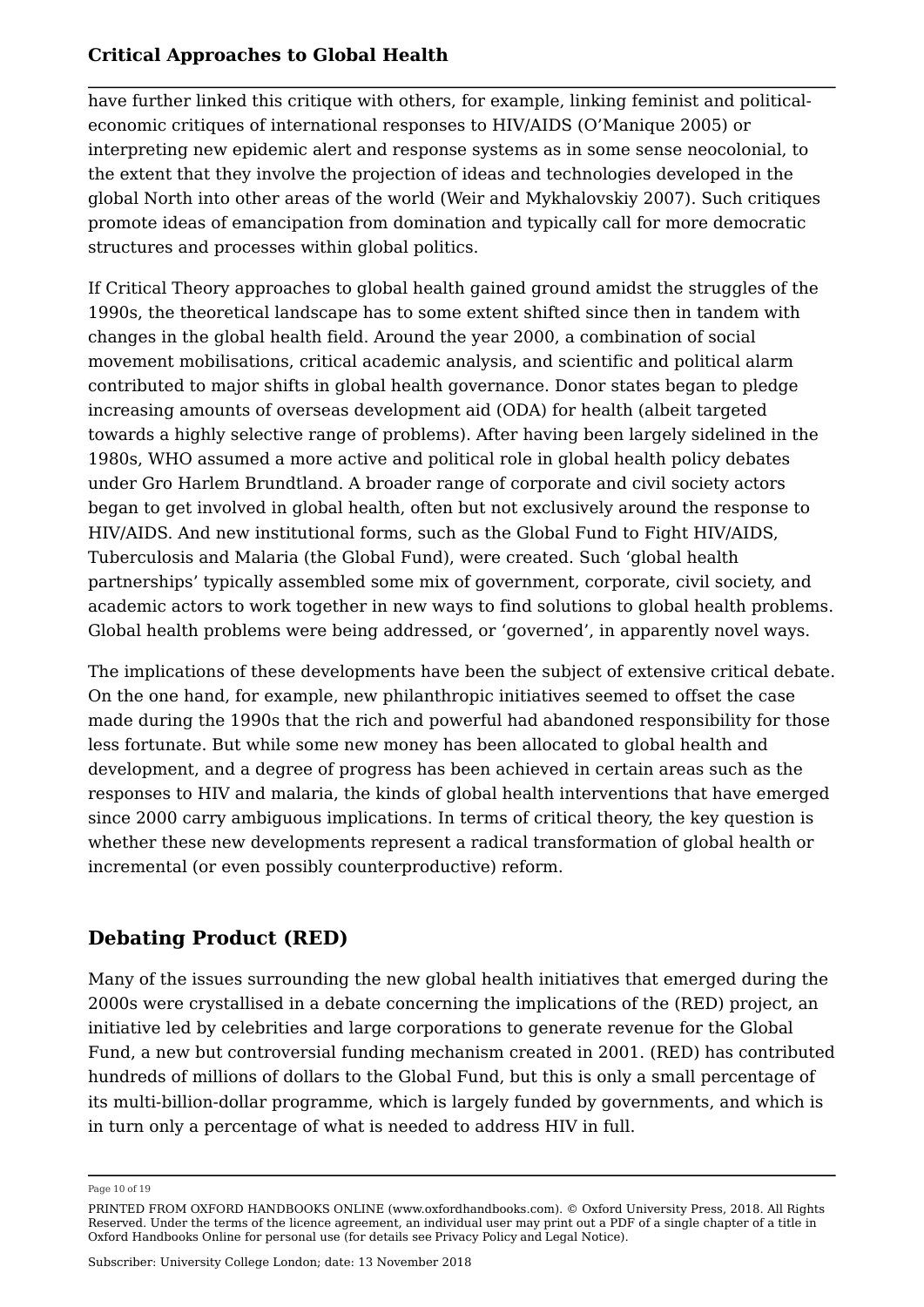What, then, is the significance of (RED)? In a critical analysis, Colleen O'Manique and Ron Labonte (2005) effectively argued that its real significance was ideological, in that it seemed to demonstrate that corporations and consumerism could help to solve global health problems. They suggested that large corporations, many of which had been criticised for unethical and exploitative practices during the 1990s, were effectively using the initiative to project an image that was contrary to reality: rather than being part of the solution, such corporations were drivers of a form of neo-liberal globalisation that was in fact inimical to global health. The real effect of (RED) was thus to perpetuate an existing state of affairs and block the formation of critical awareness. Responding to this critique, Jeremy Youde (2009) argued that rather than preventing people from forming an appropriate critical understanding of the role of corporations in global health, (RED) might actually form an entry point for greater awareness and participation, while generating additional resources that global health activists could ill afford to disdain.

This exchange can be placed more broadly in the context of critical takes on 'philanthrocapitalism', 'charitainment', and 'celebrity colonialism' (see the chapter in this volume by Youde), each of which, critics have argued, is a shallow, ideologically laden, and limited response to profound structural problems in the way the world works. If critical theories tell us that capitalism and colonialism continue to influence the world in deep, consequential, and harmful ways, so the critical reasoning goes, only deep and radical change will suffice to address the problem; furthermore, this cannot be delivered by entities that have a vested interest in maintaining the existing state of affairs. While philanthropic ventures have dramatically altered the global health landscape in the last couple of decades, a critical theory take might suggest that this has come about by focusing on technical interventions rather than on political or structural change; by substituting private, discretionary decision-making for public, democratic accountability; and by validating corporate domination of the global economy so long as the wealth it generates is later given away. While noting the real benefits to people of philanthropic giving, from a critical theory perspective this would nevertheless amount to an adjustment or even entrenchment of a global order that is still fundamentally unjust.

## **The Critique of Representation**

While such debates have been taking place, research has also explored how global health politics is shaped by what has been called the politics of representation. The argument is that how people represent the world to themselves and each other has important consequences for what happens in the world. A central point here is that prejudicial stereotypes about other people and places help to make and sustain unequal power relationships; our ideas and images of the world do not simply reflect a pre-existing, material reality, but help to bring that reality about. This line of thinking also implies a potential remedy: perhaps we can change the world by representing it differently. A clear example of this is work towards the destigmatisation of people living with HIV, to which the effort to shift language and imagery has been central.

Page 11 of 19

PRINTED FROM OXFORD HANDBOOKS ONLINE (www.oxfordhandbooks.com). © Oxford University Press, 2018. All Rights Reserved. Under the terms of the licence agreement, an individual user may print out a PDF of a single chapter of a title in Oxford Handbooks Online for personal use (for details see Privacy Policy and Legal Notice).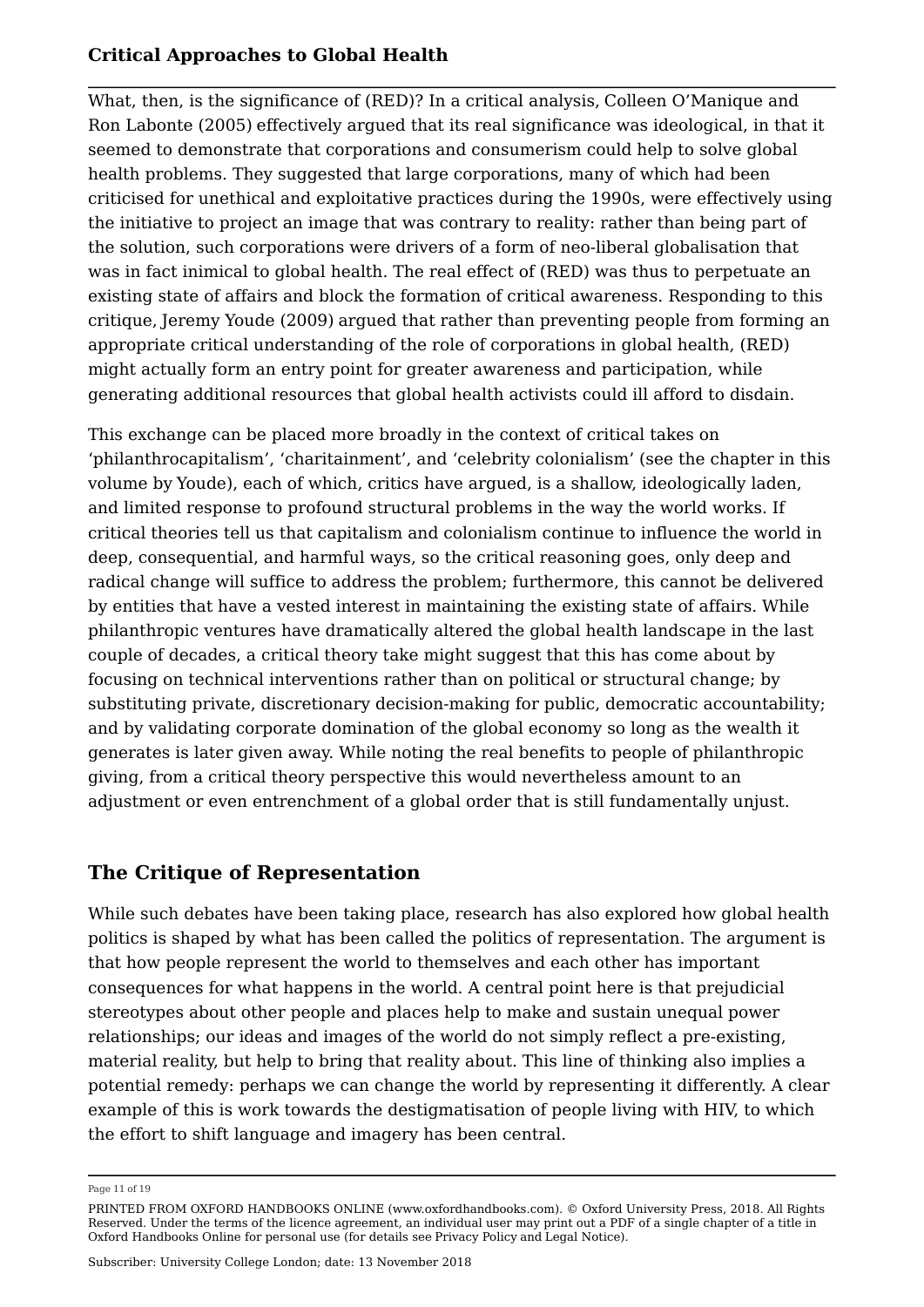This line of thinking has been particularly influential in international relations (IR) work on global health, which has examined what IR theorists call 'securitisation' (Buzan et al 1998; Balzacq 2011). The underlying thrust of securitisation theory is that saying something is 'a security issue' is more than a description; it also sounds the alarm and calls for action. Because governments consider security their overriding priority, so the reasoning goes, getting a problem recognised as a 'security issue' can lead to its increased prioritisation. The clearest example of this seeming to work is in relation to HIV/AIDS, which the US government and the United Nations accepted as a security issue around the year 2000, thereby adding force to international responses (Elbe 2006, 2010; McInnes and Rushton 2010). Securitisation theory counts as a critical theory in three ways. First, it helps us to think about power and politics: for a securitising speech act to be successful, it must be made by a figure with authority; that is, the security 'speech act' requires some form of political power in order to be successful. Second, it encourages reflection on the potential downsides of political 'success': securitisation theorists highlight that there are many dangers to invoking 'security', especially where this leads to normal political processes being suspended or bypassed (theorists have also debated how far the theory applies in situations where exceptional powers are the norm). Third, securitisation theory reminds us that just changing our representations is not enough on its own; we need to think about how language connects to other forms of power.

Page 12 of 19

PRINTED FROM OXFORD HANDBOOKS ONLINE (www.oxfordhandbooks.com). © Oxford University Press, 2018. All Rights Reserved. Under the terms of the licence agreement, an individual user may print out a PDF of a single chapter of a title in Oxford Handbooks Online for personal use (for details see Privacy Policy and Legal Notice).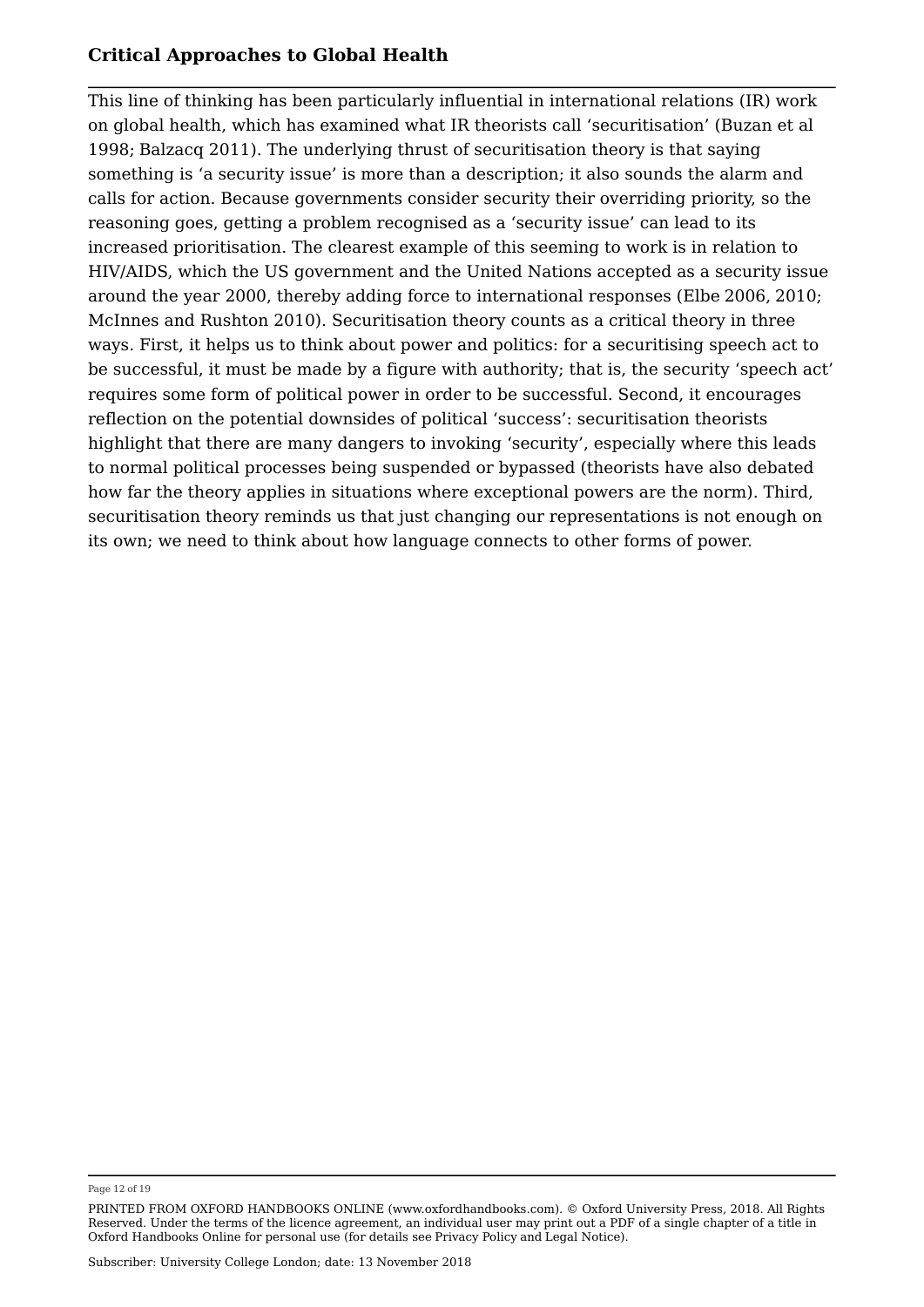## **The Critique of Biopower**

As the purchase of communist ideas on world politics was eroded during the 1990s and 2000s, the idea that a broadly Marxist account of the world could, more or less directly, inform the practice of socialist and revolutionary movements to create a better world was intensely questioned across the political and intellectual Right and Left. There are many strands to this debate, but two are particularly relevant here. One is that the major 'Critical' theories have had a narrow view of what counts as politics (social movements enacting revolutions or taking control of the state); the other is that such theories, in claiming privileged insight into how the world works and how it should change, have themselves become undemocratic, lapsing into a kind of policing exercise over what 'criticality' 'really' means. Conversely, theorists tagged as being 'post-critical' have been criticised for failing to confront domination in a direct enough way and have thereby been held to be complicit with it.

A central figure in these debates has been Michel Foucault, a French thinker who challenged disciplinary boundaries (he might be considered variously as a historian, a philosopher, an ethicist, or a political theorist) and who has become the most influential and most debated critical intellectual of the last forty years. He is important to consider here first because he saw himself as revisiting and critically extending Kant's idea of Enlightenment (Foucault 2000) and second because health and disease were central to his seminal idea of 'biopower' (Foucault 2007). Foucault argued that while Marxist thinkers had become overly preoccupied with the economic determinants of politics, political theory was fixated on the figure of the sovereign ruler who commanded the state. What they both missed, he suggested, was biopower: the means whereby the management of living things became the object of political strategy, or 'governmentality'. Foucault argued that power was exercised not only through sovereign power or by controlling the means of production, but also by myriad techniques for managing individuals, groups, and populations. Biopower was at work in the training of soldiers, the reform of prisoners, and the enhancement of worker productivity; in the management of food shortages, epidemics, and crime; and in architecture and urban design. While the centralised sovereign power of the state could be brought to bear in times of war or to colonise other people and places, biopower often appeared as a positive force, concerned with the enhancement of human potential and exercising control in subtle and indirect ways.

Foucault's thought has been politically controversial on the left because of his emphasis on the dispersed nature of power and hence the importance of local struggles, rather than centralised political movements aimed at taking control of the state or overthrowing capitalism. He also expressed a certain modesty about his work, encouraging others to view it as offering tools that they might or might not take up or adapt in their own struggles, rather than, as some Marxists claimed, a 'scientific' route map to universal human emancipation. Other controversial aspects of his work include his interpretation of truth as a political construct; while some people struggling for liberation and equality

Page 13 of 19

PRINTED FROM OXFORD HANDBOOKS ONLINE (www.oxfordhandbooks.com). © Oxford University Press, 2018. All Rights Reserved. Under the terms of the licence agreement, an individual user may print out a PDF of a single chapter of a title in Oxford Handbooks Online for personal use (for details see Privacy Policy and Legal Notice).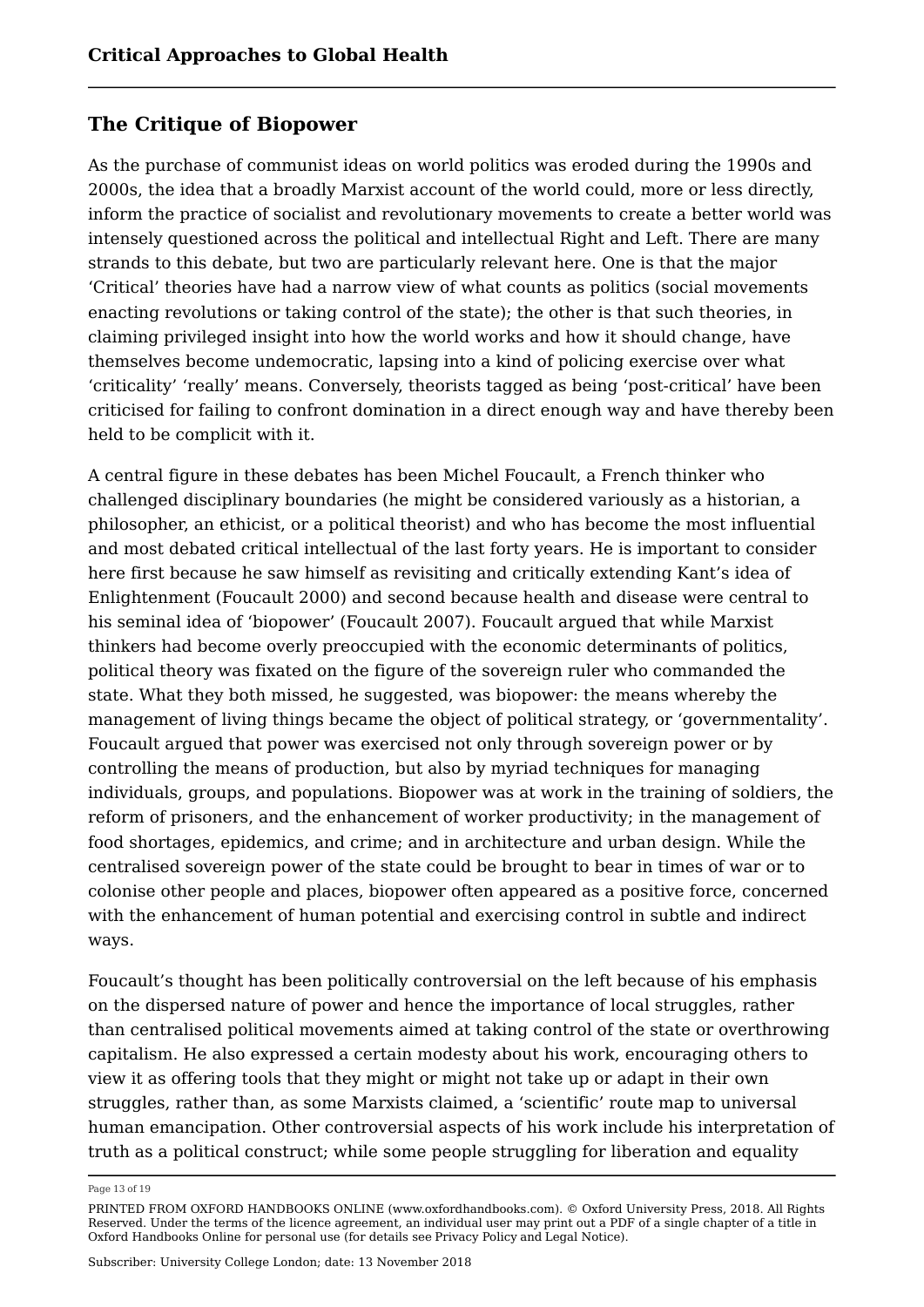have found such thinking enabling, others are concerned that if fundamental ethical and political ideas are seen as malleable, this leaves no solid ground upon which to stand and make claims. Foucault's influence on critical approaches to global health is evident in the widespread use of his concepts—including biopolitics, discipline, and governmentality across disciplinary fields, including history (Bashford 2006), anthropology (Zigon 2010), international relations (Elbe 2005), sociology (Kenny 2015), and geography (Brown, Craddock, and Ingram 2012). Indeed, the emergence of the interdisciplinary field of critical global health studies is in significant measure attributable to the influence of his ideas.

## **The Stakes of Critique**

This concluding section considers the relevance of ongoing debates on the wider stakes of critique for the field of global health, thereby offering reference points for further reflection. One criticism of critical theory is that it is always seeking to unveil, reveal, or expose something that we supposedly cannot otherwise perceive. A useful starting point here is the philosopher Paul Ricoeur's (1970, 33) description of Marx, Friedrich Nietzsche, and Sigmund Freud as 'masters of suspicion'. As Ricoeur observes, while they advanced very different ideas, each of these thinkers proposed to expose what he saw as the false nature of consciousness and to reveal how our sense of the world is actually determined by something else, whether this be (respectively) the mode of production, the will to power, or the unconscious. According to these theorists, our understanding of the world and ourselves is always false and needs to be exposed as such in order for real understanding and emancipation to become possible. A simplified parallel of this narrative in global health might be the (in critical terms, ideologically misled) consumer who buys a (RED) iPod, incorrectly believing themselves to be helping to end the AIDS epidemic. If consumers could only break the 'commodity fetish' and gain *critical* knowledge and awareness (e.g., that concerted governmental action is a primary solution and that corporations should be taxed and regulated rather than celebrated and empowered), they might then be in a position to transform themselves and the world.

The literary theorist Rita Felski uses Ricoeur's idea of suspicion as a starting point for enumerating the main elements of critique as an academic activity. As she notes, 'critique is negative': 'To engage in critique is to grapple with the oversights, omissions, contradictions, insufficiencies or evasions in the object one is analysing' (Felski 2012). Critique is therefore secondary to the thing that is being critiqued; it is also a second order or meta-level activity and thus, it would seem, inherently 'intellectual'. A further aspect of critique is its relationship to politics: the academic critic may ally with social movements but typically maintains a certain distance from them and reserves the right to adopt a critical stance towards any particular political manifestation of the critical

Page 14 of 19

PRINTED FROM OXFORD HANDBOOKS ONLINE (www.oxfordhandbooks.com). © Oxford University Press, 2018. All Rights Reserved. Under the terms of the licence agreement, an individual user may print out a PDF of a single chapter of a title in Oxford Handbooks Online for personal use (for details see Privacy Policy and Legal Notice).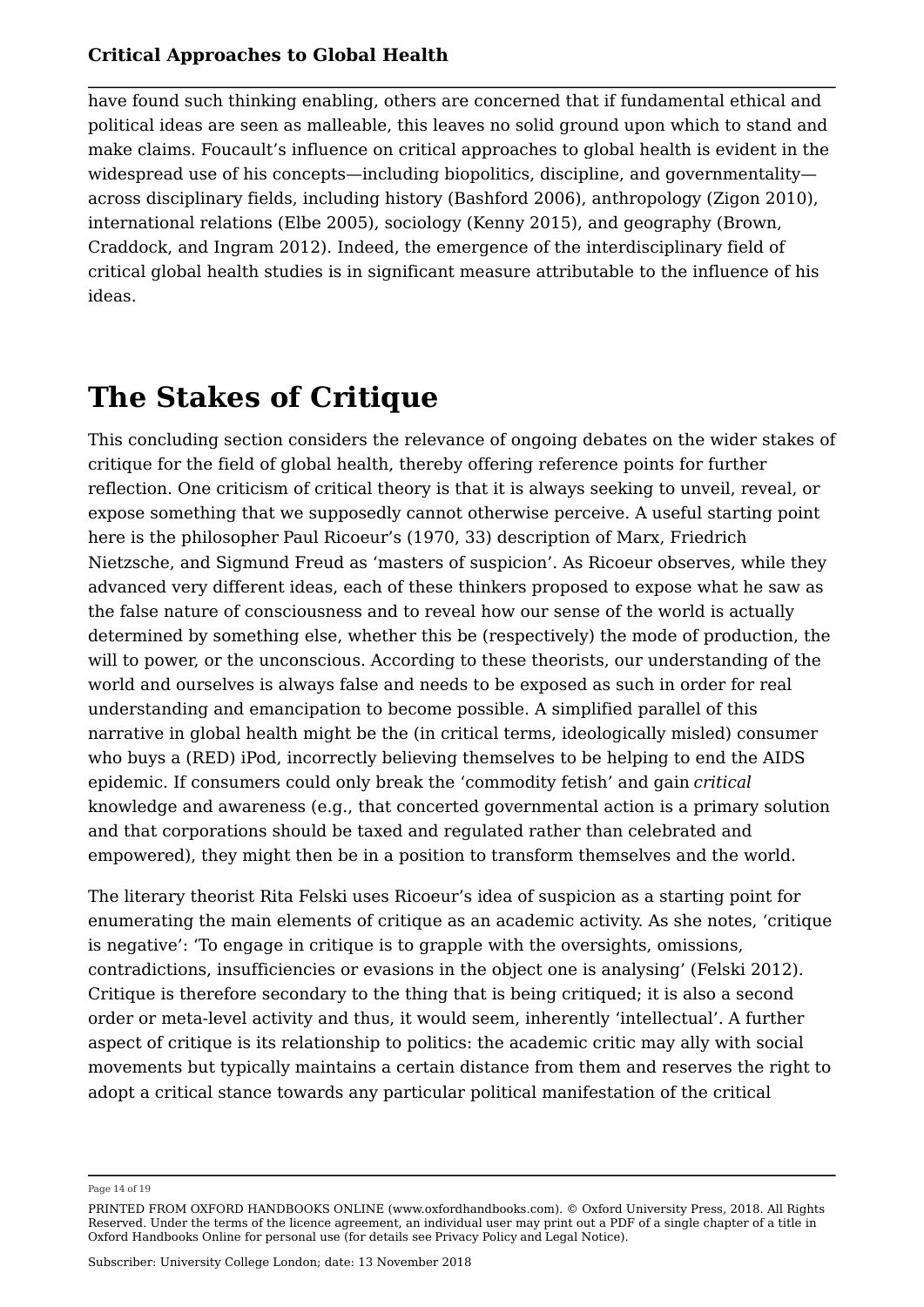project. Critique is also inescapable in that within the critical universe there are no (desirable) alternatives to it; if one is not critical, one can only be uncritical (a bad thing).

For Kant, critique offered a means of creating knowledge independent of religious and governmental authorities and of submitting their claims to the test of reason. For the Frankfurt School, the critical attitude was a kind of least-worst option in a world where the promise of the Enlightenment had given rise to disenchantment and barbarism. And for many theorists, critical theory promises a way to diagnose the problems of the world but also a route map or toolkit for fixing them. However, some thinkers have in recent years suggested that the critical project has itself run into deep problems. The philosopher Jacques Rancière (2009), for example, has written about what he calls the 'misadventures of critical thought' with particular reference to the French intellectual and political scene. He has argued that ordinary people do not need 'critical' intellectuals to explain the nature of their domination to them. Critical understandings of the world are widely shared, and 'critique' has become a self-serving and self-referential genre, with hackneyed dramas of exposure, revelation, and enlightenment standing in for actual, progressive change. In a somewhat related vein, Bruno Latour (2004), another French intellectual, has suggested that critique has 'run out of steam'. Critical theory, Latour argues, has become a predictable schema that one can apply to any situation to produce reliable results, with the added bonus of placing the critic in the central, heroic role of 'unveiling' and 'challenging' oppression.

What particularly concerns Latour, however, is the way in which deconstructive approaches to science and truth of the kind he pioneered have apparently been turned against climate science by those hostile to its findings. If politicians and commentators have condemned critical academics for their relativistic approach to truth as in some sense fabricated, they have also realised that this schema can be applied to relativise the work of academics themselves: 'climate change' research could be portrayed as a selfinterested industry; similarly, in global health 'anticolonial' politicians have dismissed antiretroviral therapies as a 'neocolonial' ruse. In the wake of critical theory, Latour suggests, the fostering of doubt, scepticism, and suspicion has become a political technique in the service of vested interests, with dangerous consequences.

Where does this leave us, if all knowledge can be dismissed as a product of bad faith and self-interest? Latour's answer is that academic communities need to realise that they are in a war over knowledge and to take on the challenge of demonstrating that some accounts of the world are indeed better than others. This idea will be far from surprising for many working in the global health field, who have first-hand insight into how to wage such wars (critical thinkers have debated whether the war metaphor is a good one; Bleakley 2017). Latour and Rancière have furthermore been criticised for what is seen as the superficiality of their analysis (Wark 2017; Foster 2012, respectively). The question of what makes an approach 'critical' therefore turns out to have profound implications for global health politics and research. What is at stake is, first, our understanding of the nature of reality (ontology); second, the means whereby we can generate effective knowledge of that reality (epistemology); and third, what we would do on the basis of that

Page 15 of 19

PRINTED FROM OXFORD HANDBOOKS ONLINE (www.oxfordhandbooks.com). © Oxford University Press, 2018. All Rights Reserved. Under the terms of the licence agreement, an individual user may print out a PDF of a single chapter of a title in Oxford Handbooks Online for personal use (for details see Privacy Policy and Legal Notice).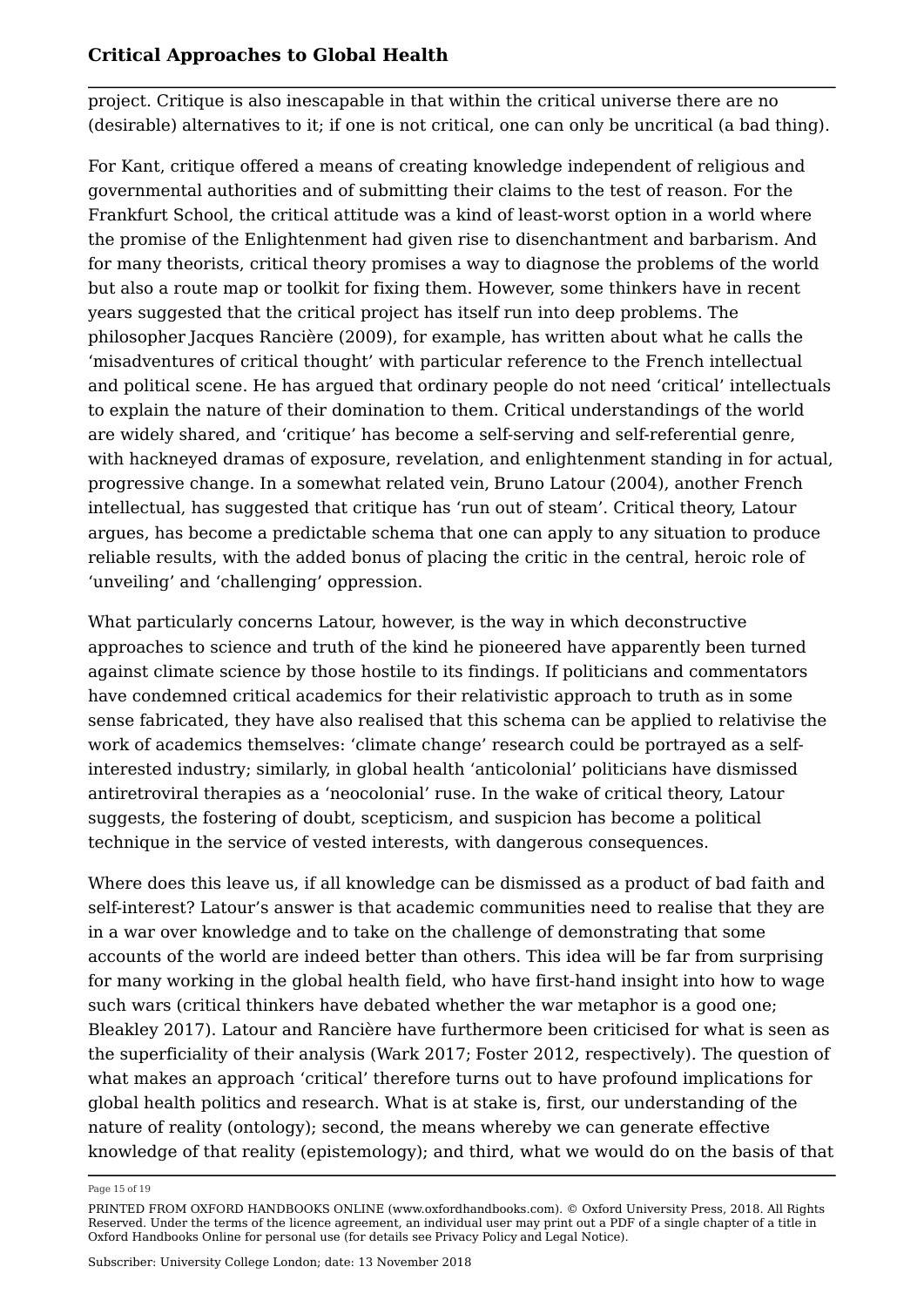knowledge (practice, or, to use the critical philosophical term, praxis). To approach global health critically means taking on such issues in light of the developments, struggles, and debates considered here.

## **References**

Adorno, Theodor W., and Max Horkheimer. (1947) 1997. *Dialectic of Enlightenment.* London: Verso.

Balzacq, Thierry, ed. 2011. *Securitization Theory: How Security Problems Emerge and Dissolve*. London: Routledge.

Bashford, Alison. 2006. 'Global Biopolitics and the History of World Health.' *History of the Human Sciences* 19 (1): 67–88.

Bleakley Alan. 2017. *Thinking with Metaphors in Medicine: The State of the Art.* Abingdon, UK: Routledge.

Brown, Theodore M., Marcus Cueto, and Elizabeth Fee. 2006. 'The World Health Organization and the Transition from "International" to "Global" Public Health.' *American Journal of Public Health* 96 (1): 62–72.

Brown, Tim, Susan Craddock, and Alan Ingram. 2012. 'Critical Interventions in Global Health: Governmentality, Risk, and Assemblage.' *Annals of the Association of American Geographers* 102 (5): 1182–1189.

Buzan, Barry, Ole Waever, and Jaap de Wilde. 1998. *Security: A New Framework for Analysis.* Boulder, CO: Lynne Reiner.

Collin, Jeff, Kelley Lee, and K. Bissell. 2002. 'The Framework Convention on Tobacco Control: The Politics of Global Health Governance.' *Third World Quarterly* 23 (2): 265– 282.

Cooke, Bill, and Uma Kothari. 2001. *Participation: The New Tyranny?* London: Zed Books.

Duffield, Mark. 2007. *Development, Security and Unending War: Governing the World of Peoples.* Cambridge, UK: Polity.

Elbe, Stefan. 2005. 'AIDS, Security, Biopolitics.' *International Relations* 19 (4): 403–419.

Elbe, Stefan. 2006. 'Should HIV/AIDS Be Securitized? The Ethical Dilemmas of Linking AIDS and Security.' *International Studies Quarterly* 50 (1): 119–144.

Elbe, Stefan. 2010. *Virus Alert: Security, Governmentality and the AIDS Pandemic.* New York: Columbia University Press.

Fanon, Frantz. (1963) 1990. *The Wretched of the Earth*. New York: Grove Weidenfeld.

Page 16 of 19

PRINTED FROM OXFORD HANDBOOKS ONLINE (www.oxfordhandbooks.com). © Oxford University Press, 2018. All Rights Reserved. Under the terms of the licence agreement, an individual user may print out a PDF of a single chapter of a title in Oxford Handbooks Online for personal use (for details see Privacy Policy and Legal Notice).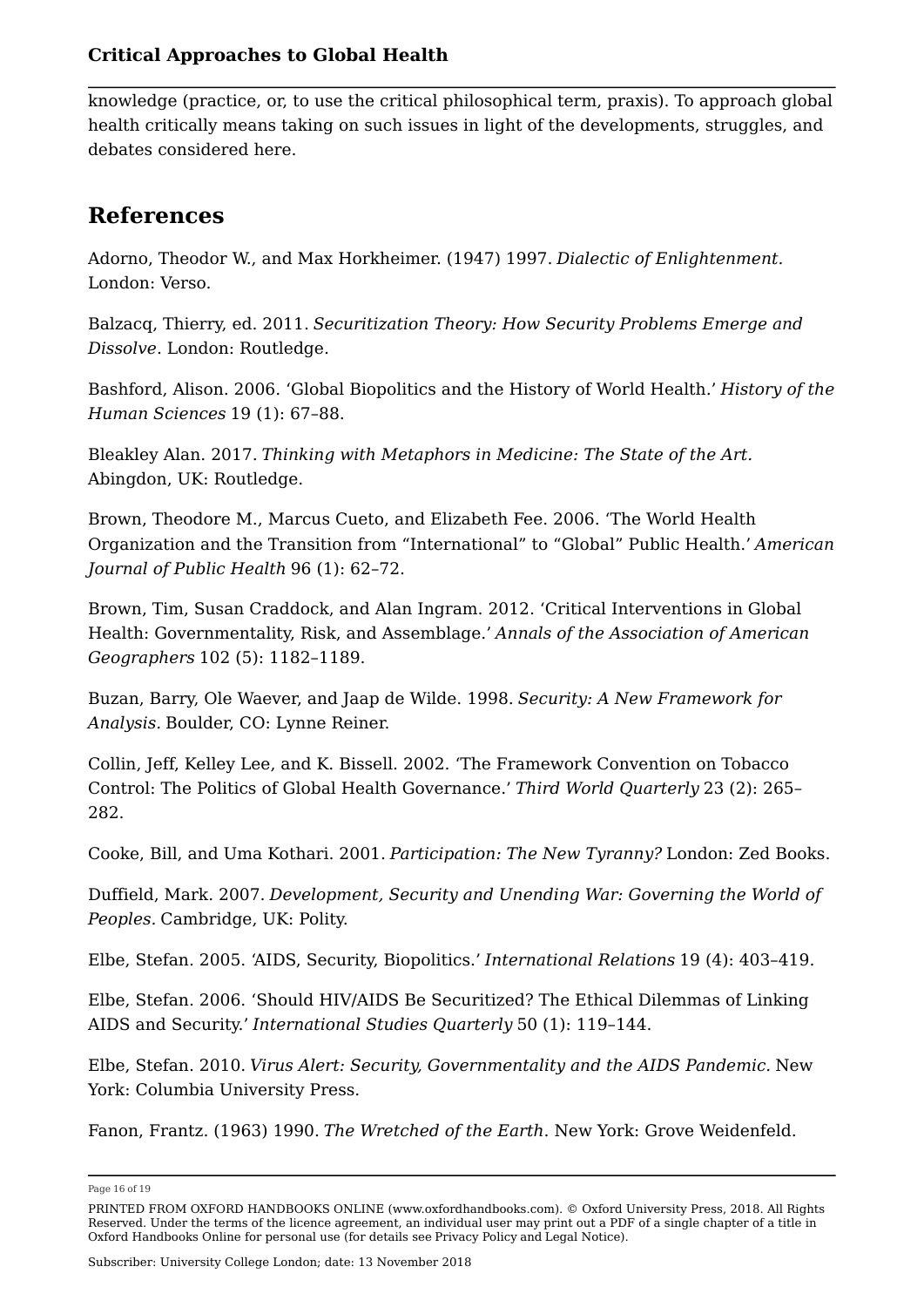Farmer, Paul. 1999. *Infectious and Inequalities: The Modern Plagues*. London: University of California Press.

Farmer, Paul. 2003. *Pathologies of Power: Health, Human Rights and the New War on the Poor*. London: University of California Press.

Feachem, Richard. 2001. 'Globalisation Is Good for Your Health, Mostly.' *British Medical Journal* 323: 504.

Felski, Rita. 2012. 'Critique and the Hermeneutics of Suspicion.' *M/C Journal* 15 (1). **http://journal.media-culture.org.au/index.php/mcjournal/article/view/431**.

Fidler, David. 2008. 'Influenza Virus Samples, International Law and Global Health Diplomacy.' *Emerging Infectious Diseases* 14 (1): 88–94.

Fidler, David. 2010. 'Negotiating Equitable Access to Influenza Vaccines: Global Health Diplomacy and the Controversies Surrounding Avian Influenza H5N1 and Pandemic Influenza.' *PLoS Med* 7 (5): e1000247. **https://doi.org/10.1371/journal.pmed. 1000247**.

Foster, Hal. 2012. 'Post-critical.' *October* 139 (Winter): 3–8.

Foucault, Michael. 2000. 'What Is Enlightenment?' In *Michel Foucault: Ethics; Essential Works of Foucault 1954–1984*, edited by James B. Faubion, 1:303–319. London: Penguin.

Foucault, Michael. 2007. *Security, Territory, Population: Lectures at the Collège de France 1977–1978*. Basingstoke, UK: Palgrave Macmillan.

Garrett, Laurie. 1995. *The Coming Plague: Newly Emerging Diseases in a World Out of Balance.* New York: Penguin.

Garrett, Laurie. 2000. *Betrayal of Trust: The Collapse of Global Public Health*. New York: Hyperion.

Gilson, Lucy, Kent Buse, Susan F. Murray, and Clare Dickinson. 2008. 'Future Directions for Health Policy Analysis: A Tribute to the Work of Professor Gill Walt.' *Health Policy and Planning* 23: 291–293.

Gramsci, Antonio. 1971. *Selections from the Prison Notebooks.* New York: International Publishers.

Harvey, David. 2005. *A Brief History of Neoliberalism*. Oxford: Oxford University Press.

Israel, Jonathan. 2001. *Radical Enlightenment: Philosophy and the Making of Modernity 1650–1750.* Oxford: Oxford University Press.

Kant, Immanuel. (1781) 1933. *Critique of Pure Reason.* Translated by Norman Kemp Smith. Basingstoke, UK: Macmillan.

Page 17 of 19

Subscriber: University College London; date: 13 November 2018

PRINTED FROM OXFORD HANDBOOKS ONLINE (www.oxfordhandbooks.com). © Oxford University Press, 2018. All Rights Reserved. Under the terms of the licence agreement, an individual user may print out a PDF of a single chapter of a title in Oxford Handbooks Online for personal use (for details see Privacy Policy and Legal Notice).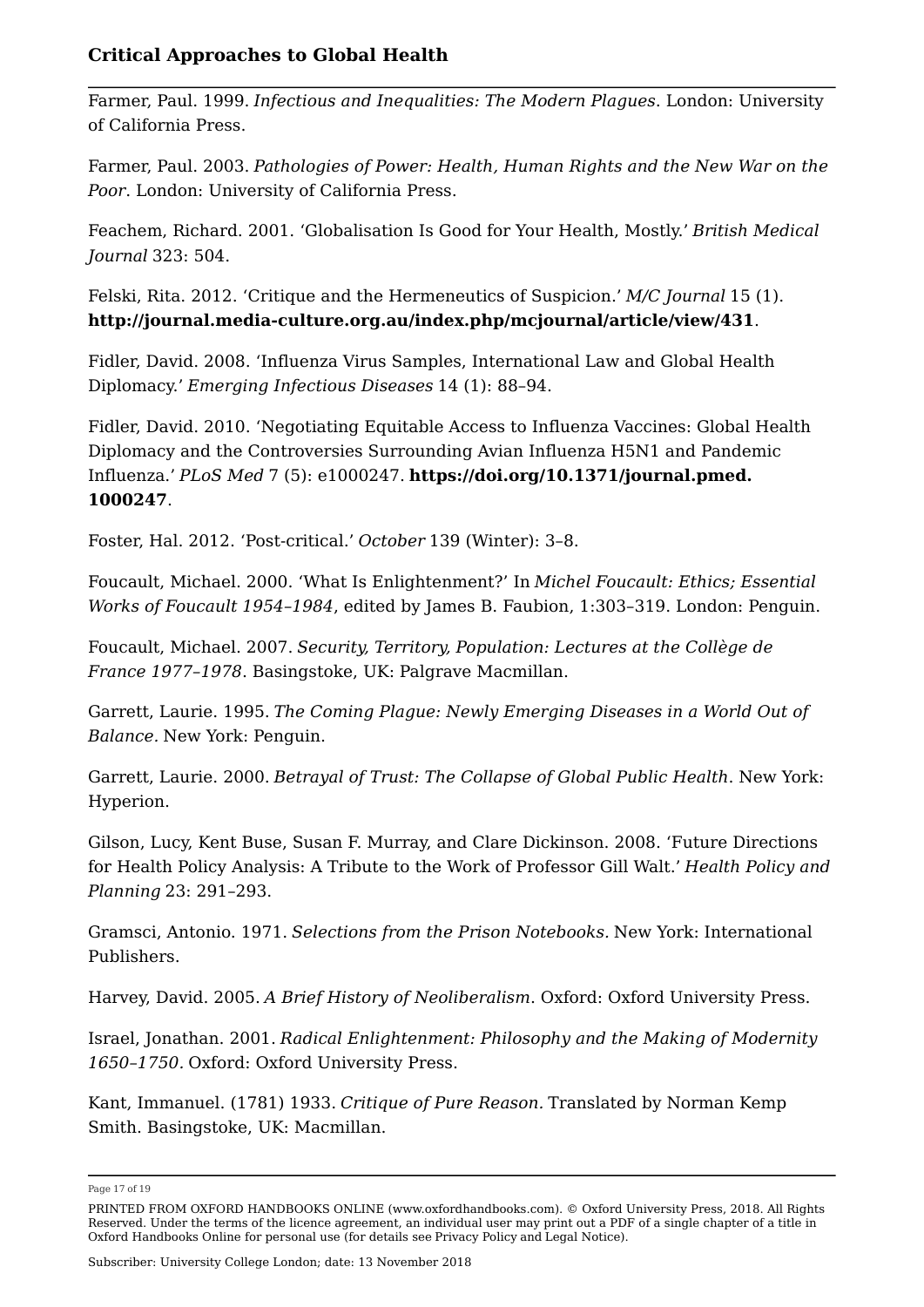Kant, Immanuel. (1784) 2009. *An Answer to the Question: 'What Is Enlightenment?'* London: Penguin.

Kenny, Katherine E. 2015. 'The Biopolitics of Global Health: Life and Death in Neoliberal Time.' *Journal of Sociology* 51 (1): 9–27.

Kirk, John. 2015. *Healthcare Without Borders: Understanding Cuban Medical Internationalism.* Gainesville: University Press of Florida.

Latour, Bruno. 1988. *The Pasteurization of France*. London: Harvard University Press.

Latour, Bruno. 2004. 'Why Has Critique Run out of Steam? From Matters of Fact to Matters of Concern.' *Critical Inquiry* 30: 225–248.

Lee, Kelley. 2009. *The World Health Organization (WHO).* London: Routledge.

Li, Tanya Murray. 2007. *The Will to Improve: Governmentality, Development and the Practice of Politics.* Durham, NC: Duke University Press

Marx, Karl. 1859. *A Contribution to the Critique of Political Economy.* Moscow: Progress.

McInnes, Colin, and Simon Rushton. 2010. 'HIV, AIDS and Security: Where Are We Now?' *International Affairs* 86 (1): 225–245.

Navarro, Vicenc, ed. 2007 *Neoliberalism, Globalization, and Inequalities: Consequences for Health and Quality of Life.* Amityville, NY: Baywood.

O'Manique, Colleen. 2005. 'The "Securitisation" of HIV/AIDS in Sub-Saharan Africa: A Critical Feminist Lens.' *Policy and Society* 24 (1): 24–47.

O'Manique, Colleen, and Ronald Labonte. 2005. 'Rethinking (Product) RED.' *The Lancet* 371 (624): 1561–1563.

Piot, Peter. 2015. *AIDS Between Science and Politics.* New York: Columbia University Press.

Rancière, Jacques. 2009. *The Emancipated Spectator*. London: Verso.

Ricoeur, Paul. 1970. *Freud and Philosophy: An Essay on Interpretation.* New Haven, CT: Yale University Press.

Shibuya, Kenji, Christina Ciecierski, Emmanuel Guindon, Dougglas W. Bettcher, David B. Evans, and Christopher J. L. Murray. 2003. 'WHO Framework Convention on Tobacco Control: Development of an Evidence Based Global Public Health Treaty.' *British Medical Journal* 327 (7407): 154–157.

Smith, Raymond A., and Patricia Siplon. 2006. *Drugs into Bodies: Global AIDS Treatment Activism.* London: Praeger.

Page 18 of 19

PRINTED FROM OXFORD HANDBOOKS ONLINE (www.oxfordhandbooks.com). © Oxford University Press, 2018. All Rights Reserved. Under the terms of the licence agreement, an individual user may print out a PDF of a single chapter of a title in Oxford Handbooks Online for personal use (for details see Privacy Policy and Legal Notice).